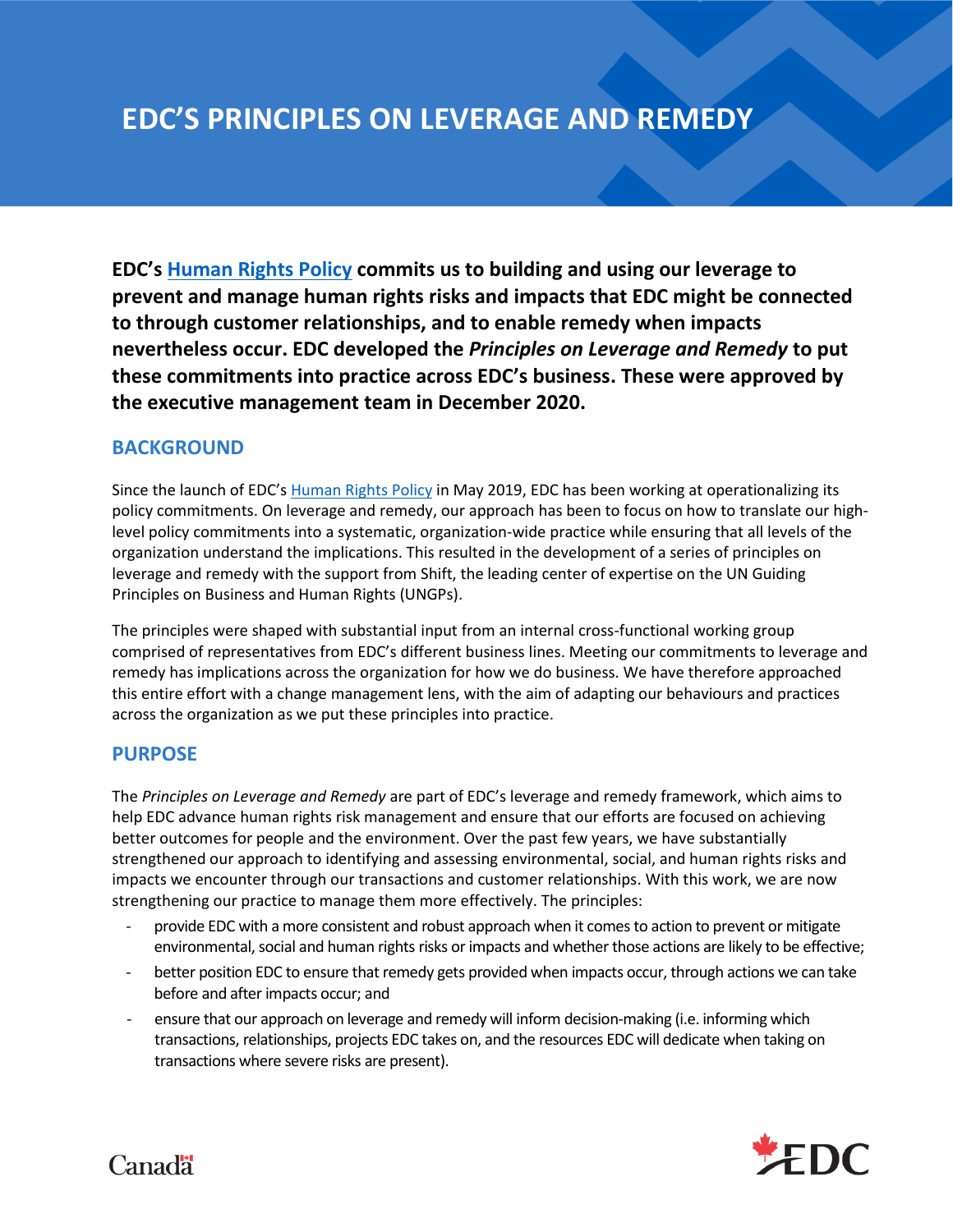EDC's leverage and remedy framework includes the following elements:

- EDC's Human Rights Policy with specific leverage and remedy commitments;
- a series of *Principles on Leverage and Remedy* that shape our approach and provide the north star to guide all our efforts on leverage and remedy;
- a suite of tools which translate the principles into practice and integrate them into EDC's due diligence processes and decision-making (upcoming); and
- defined focus areasto recognize the need to prioritize certain higher environmental, social and human rights risk areas of our portfolio for focused attention on leverage and remedy:
	- 1. focus on remedy in resources and extractive sectors in Latin America;
	- 2. support climate transition with Canadian oil and gas; and
	- 3. focus on social issues linked to solar power, a sector of forward-looking strategic importance for EDC.

We are planning for the leverage and remedy framework to be fully operational by December 2021.

## **KEY DEFINITIONS**

**Leverage:** Any and all of the actions that EDC might take to influence our customers or other responsible parties to prevent and address risks or impacts in response to concerns we might raise about environmental, social or human rights issues that EDC is connected to through its financial products or services.

**Remedy:** Remedy is the idea that, when adverse impacts occur, those who are harmed have a right to effective recourse – with the objective of restoring the individual or group to the situation they were in before the impact occurred. In most cases, EDC's responsibility is to use our leverage to encourage customers and other responsible parties to provide appropriate forms of remedy for people severely impacted by their activities.